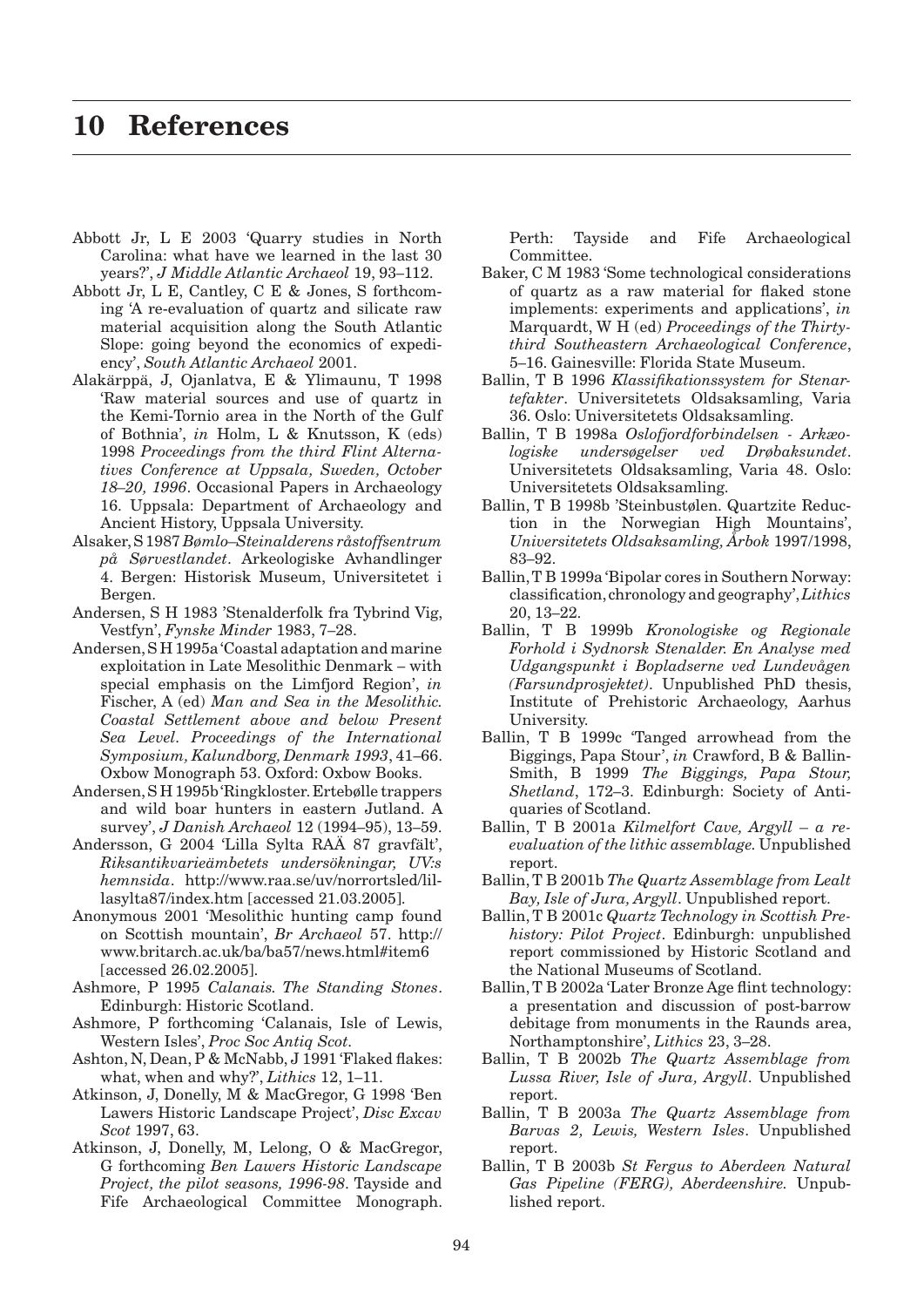- Ballin, T B 2004a *The Lithic Assemblage from Chest of Dee, Crathie & Braemar, Aberdeenshire.* Unpublished report.
- Ballin, T B 2004b 'The Mesolithic Period in Southern Norway: material culture and chronology', *in* A Saville (ed) *Mesolithic Scotland and its Neighbours. The Early Holocene Prehistory of Scotland, its British and Irish Context, and some Northern European Perspectives*, 413–38. Edinburgh: Society of Antiquaries of Scotland.
- Ballin, T B 2004c *Site 4. St Fergus to Aberdeen Natural Gas Pipeline (FERG), Aberdeenshire – the lithic assemblage*. Unpublished report.
- Ballin, T B 2004d *Site 5. St Fergus to Aberdeen Natural Gas Pipeline (FERG), Aberdeenshire – the lithic assemblage.* Unpublished report.
- Ballin, T B 2004e 'The worked quartz vein at Cnoc Dubh, Isle of Lewis, Western Isles. Presentation and discussion of a small prehistoric quarry', *Scottish Archaeological Internet Reports (SAIR) 11*. http://www.sair.org.uk/ sair11/index.html [accessed 11.02.2005].
- Ballin, T B 2005 'The quartz assemblage', *in* Ballin-Smith, B 2005 'Catpund: a prehistoric house in Shetland', *Scottish Archaeological Internet Reports (SAIR) 7*. [http://www.sair.org.uk/sair7/ index. html].
- Ballin, T B 2005c 'Lundevågen 31, Vest-Agder, SW Norway. The spatial organization of small hunter-gatherer sites – a case study (or: Binford in Practice)', *in* C Bond forthcoming *Lithic Technology: Reduction and Replication*. Occasional Paper for the Lithic Studies Society. Oxford: Oxbow Books.
- Ballin, T B 2007a 'The lithic assemblage from Scord of Brouster, Shetland: a re-examination', *Scottish Archaeological Internet Reports (SAIR) 17*.
- Ballin, T B 2007b 'The territorial structure in the Stone Age of Southern Norway. A comparative analysis of selected lithic assemblages from Southern Norway, Western Sweden and Southern Scandinavia', *in* Waddington, C & Pedersen, K (eds) *The Late Palaeolithic and Mesolithic of the North Sea Basin and Littoral*, Proceedings from a Conference at the University of Newcastle-upon-Tyne, 17 May 2003, 114–36. Oxford: Oxbow Books.
- Ballin, T B forthcoming a 'The lithic assemblage', *in* Ashmore, P forthcoming 'Calanais, Isle of Lewis, Western Isles', *Proc Soc Antiq Scot.*
- Ballin, T B forthcoming b 'The lithic assemblage', *in* Cox, A (ed) *Achnahaird Sands, Highland*. Edinburgh: Society of Antiquaries of Scotland.
- Ballin, T B forthcoming c 'The lithic assemblage', *in* Johnson, M forthcoming 'A Bronze Age cremation cemetery at Skilmafilly, Aberdeenshire, and other prehistoric sites. Excavations 2001', *Proc Soc Antiq Scot*.
- Ballin, T B forthcoming d 'The lithic assemblage',

*in* Moore, H & Wilson, G forthcoming 'Burland, Trondra, Shetland', *Proc Soc Antiq Scot.*

- Ballin, T B forthcoming e 'The lithic assemblage', *in* Moore, H & Wilson, G forthcoming 'Cruester, Bressay, Shetland', *Proc Soc Antiq Scot.*
- Ballin, T B forthcoming f 'The lithic assemblage', *in* Proudfoot, E & Turner, R 'Fordhouse Barrow, House of Dun, Angus', *Proc Soc Antiq Scot*.
- Ballin, T B forthcoming g 'The lithic assemblage', *in* Sharples, N forthcoming *Dalmore, Isle of Lewis, Western Isles*.
- Ballin, T B forthcoming h 'The lithic assemblage', *in* Shepherd, I & Shepherd, A forthcoming *Rosinish, Benbecula, Western Isles*.
- Ballin, T B forthcoming i 'The lithic assemblage', *in* Suddaby, I forthcoming 'Stoneyhill Landfill Site, Peterhead, Aberdeenshire', *Proc Soc Antiq Scot*.
- Ballin, T B forthcoming j 'The quartz assemblage', *in* Moore, H & Wilson, G forthcoming *The Bayanne Project, Shetland*. Lerwick: Shetland Amenity Trust.
- Ballin, T B forthcoming k 'Recognition of burnt quartz and its relevance to the interpretation of prehistoric sites', *Lithics*.
- Ballin, T B & Johnson, M 2005 'A Mesolithic chert assemblage from Glentaggart, South Lanarkshire, Scotland: chert technology and procurement strategies', *Lithics* 26, 37–86.
- Ballin, T B & Lass Jensen, O 1995 *Farsundprosjektet - stenalderbopladser på Lista*. Varia 29. Oslo: Universitetets Oldsaksamling.
- Ballin, T B & Saville, A 2003 'An Ahrensburgiantype tanged point from Shieldaig, Wester Ross, Scotland, and its implications', *Oxford J Archaeol* 22(2), 115–31.
- Ballin, T B, Saville, A & Walker, M forthcoming *The Lithic Assemblage from Shieldaig, Wester Ross, Scotland*.
- Ballin-Smith, B 2005 'Catpund: a prehistoric house in Shetland', *Scottish Archaeological Internet Reports (SAIR) 7*. [http://www.sair.org.uk/sair7/ index. html].
- Bang-Andersen, S 1998 'Why all these white and shiny stones? On the occurrence of nonflint lithic material on Mesolithic inland sites in south-western Norway', *in* Holm, L & Knutsson, K (eds) *Third Flint Alternatives Conference at Uppsala*, 39–54. Uppsala: Uppsala University, Department of Archaeology and Ancient History, Occasional Papers in Archaeology 16.
- Barber, M, Field, D & Topping, P 1999 *The Neolithic Flint Mines of England*. London: English Heritage.
- Barclay, G J, Brophy, K & MacGregor, G 2002 'Claish, Stirling: an Early Neolithic structure in its context', *Proc Soc Antiq Scot* 132, 65–137.
- Binford, L R 1976 'Forty-seven trips: a case study in the character of some formation processes of the archaeological record', *in* Hall, E S (ed) *Contributions to Anthropology: The Interior Peoples of*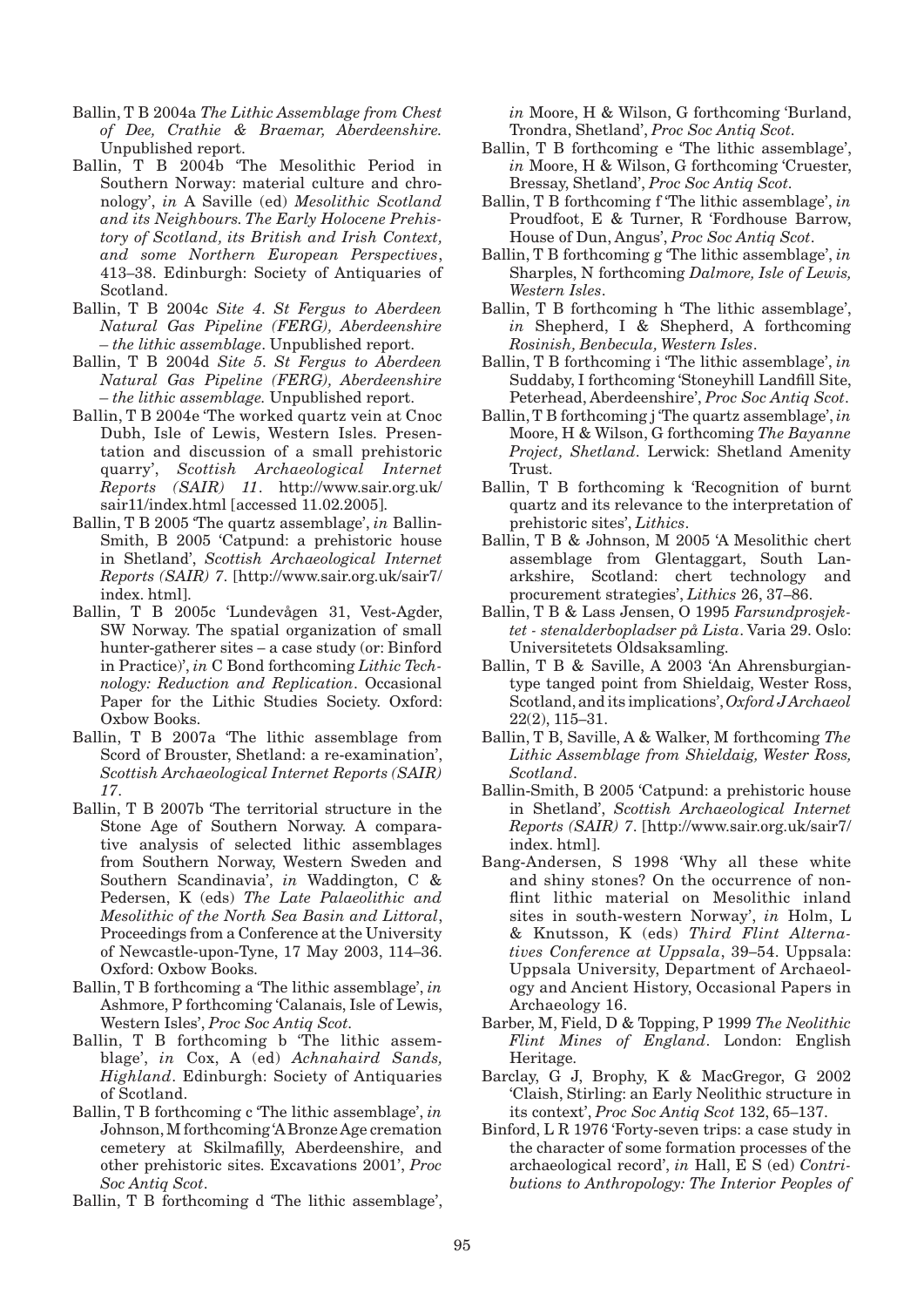*Northern Alaska*, 299–351. National Museum of Man, Mercury Series 49. Ottawa.

- Binford, L R 1978 'Dimensional analysis of behaviour and site structure: Learning from an Eskimo hunting stand', *Am Antiquity* 43(3), 330–61.
- Binford, L R 1979 'Organization and formation processes: looking at curated technologies', *J Anthropol Res* 35, 255–73.
- Binford, L R 1980 'Willow smoke and dogs' tails: hunter–gatherer settlement systems and archaeological site formation', *Am Antiquity* 45(1), 4–20.
- Binford, L R 1983 *In Pursuit of the Past. Decoding the Archaeological Record*. London: Thames & Hudson.
- Boaz, J 1997 *Steinalderundersøkelsene på Rødsmoen*. Varia 41. Oslo: Universitetets Oldsaksamling.
- Bodu, P, Karlin, C & Ploux, S 1990 'Who's who? The Magdalenian Flintknappers of Pincevent (France)', *in* Cziesla, E, Eickhoff, S, Arts, N & Winter, D (eds) 1990 *The Big Puzzle. International Symposium on Refitting Stone Artefacts, Montrepos, 1987*, 143–63. Bonn: Holos.
- Bradley, R 1986 'Microwear analysis [Tougs, Burra Isle, Shetland]', *Glasgow Archaeol J* 13, Microfiche M9–M32.
- Bradley, R 2000 *The Good Stones. A new investigation of the Clava Cairns*. Edinburgh: Society of Antiquaries of Scotland.
- Bradley, R 2004 *The Moon and the Bonfire: an investigation of three stone circles in NE Scotland*. Edinburgh: Society of Antiquaries of Scotland.
- Bridgeland, D R, Saville, A & Sinclair, J M 1997 'New evidence for the origin of the Buchan Ridge Gravel, Aberdeenshire', *Scott J Geol* 33(1), 43–50.
- Broadbent, N 1973 'Prehistoric quartz quarrying in Norrland. A preliminary report of finds at Gummark in Västerbotten and some observations concerning quartz technology', *Fornvännen* 3, 129–37.
- Broadbent, N 1979 *Coastal Resources and Settlement Stability. A Critical Study of a Mesolithic Site Complex in Northern Sweden*. Aun 3. Uppsala: Archaeological Studies, Uppsala University Institute of North European Archaeology.
- Broadbent, N & Knutsson, K 1975 'An experimental analysis of quartz scrapers. Results and applications', *Fornvännen* 70, 113–28.
- Brockington, P E 1992 *Historical and Archaeological Investigations in Support of a Proposed Historic Properties Management Plan for John H Kerr Dam and Reservoir near Boydton, Virginia*. Atlanta, Charleston: Brockington and Associates Inc.
- Brown, J F 1992 'Flint as a resource for Stone-Age Orcadians', *Orkney Field Club, Bulletin* 1992, 21–8.
- Bruen Olsen, A & Alsaker, S 1984 'Greenstone and diabase utilization in the Stone Age of Western Norway: technological and socio-cultural aspects

of axe and adze production and distribution', *Norwegian Archaeol Rev* 17(2), 71–103.

- Burdukiewicz, J M 1986 *The Late Pleistocene Shouldered Point Assemblages in Western Europe*. Leiden: EJ Brill.
- Burgess, C, Church, M, Flitcroft, C & Gilmour, S 1997 'An Dunan (Uig parish), utilized natural island', *Disc Excav Scot* 1997, 85.
- Burl, A 1980 'Science or symbolism: problems of archaeoastronomy', *Antiquity* 54, 191–200.
- Burl, A 1995 *A Guide to the Stone Circles of Britain, Ireland and Brittany*. New Haven: Yale University Press.
- Calder, C S T 1956 'Report on the discovery of numerous Stone Age house-sites in Shetland', *Proc Soc Antiq Scot*, 89 (1955–56), 340–97.
- Calder, C S T 1964 'Cairns, Neolithic houses and burnt mounds in Shetland', *Proc Soc Antiq Scot* 96 (1963–64), 37–86.
- Caldwell, J A 1954 'The old quartz industry of Piedmont Georgia and South Carolina', *Southern Indian Studies* 5, 37–9.
- Callahan, E 1987 *An Evaluation of the Lithic Technology in Middle Sweden during the Mesolithic and Neolithic*. AUN 8. Uppsala.
- Callahan, E, Forsberg, L, Knutsson, K & Lindgren, C 1992 Frakturbilder. Kulturhistoriska kommentarer till det säregna sönderfallet vid bearbetning av kvarts. *TOR Tidskrift för arkeologi*. 24, 27–63.
- Cameron, K 2002 *St Fergus to Aberdeen Natural Gas Pipeline. Archaeological Excavations. Baseline Report*. Report 700. Musselburgh: CFA Archaeology Ltd.
- Cameron, I B & Stephenson, D 1985 *The Midland Valley of Scotland. British Regional Geology. 5*. London: British Geological Survey, Natural Environment Research Council/Her Majesty's Stationery Office.
- Cantley, C E 2000 *Archaeological Data Recovery at Richburg Quarry Site (38CS217) Chester County, South Carolina.* New South Associates Technical Report 619. Stone Mountain, Georgia: New South Associates.
- Clark, J G D 1975 *The Earlier Stone Age Settlement of Scandinavia.* Cambridge: Cambridge University Press.
- Clarke, A 1999 'The flaked quartz', *in* Owen, O & Lowe, C (eds) *Kebister. The-Four-Thousand-Year-Old Story of One Shetland Township*. Edinburgh (=Soc Antiq Scot monogr 14), 164–6.
- Clarke, A & Griffiths, D 1990 'The use of bloodstone as a raw material for flaked stone tools in the west of Scotland', *in* CR Wickham-Jones 1990 *Rhum. Mesolithic and Later Sites at Kinloch. Excavations 1984-86*. Edinburgh: Society of Antiquaries of Scotland.
- Clarke, D V, Cowie, T G & Foxon, A 1985 *Symbols of Power at the Time of Stonehenge*. Edinburgh: National Museum of Antiquities of Scotland.
- Clemmer, R 1990 *The Tosawihi Quarry. World Heritage Site and Western Shoshone Monument.*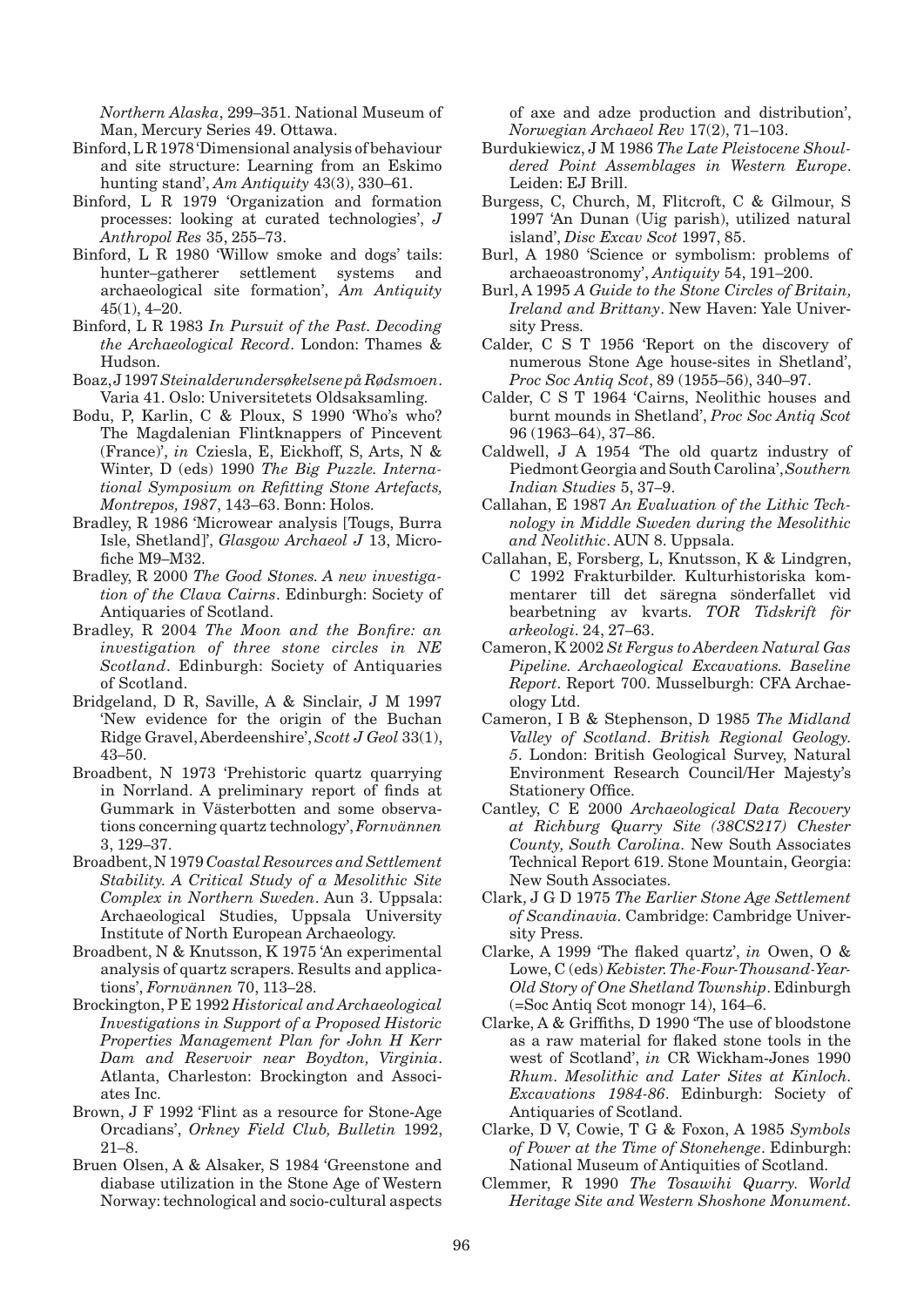*Prepared by Dr Richard Clemmer, University of Denver.* Bureau of Land Management Cultural Resources File 1-1749. Elko, Nevada: Bureau of Land Management, Elko Field Office.

- Coles, J M 1983 'Excavations at Kilmelfort Cave, Argyll', *Proc Soc Antiq Scot* 113, 11–21.
- Congdon, R 2000 *Cumulative impact analysis of dewatering and water management operations for the Betze Project, South Operations Area Project Amendment, and Leeville Project.* Elko, Nevada: US Department of the Interior, Bureau of Land Management, Elko Field Office.
- Crabtree, D E & Gould, R A 1970 'Man's oldest craft re-created', *Curator* XIII(3), 179–98.
- Crawford, I A 1977 'A corbelled bronze-age burial chamber and beaker evidence from the Rosinish machair', *Proc Soc Antiq Scot* 108, 94–107.
- Cziesla, E 1990 *Siedlungsdynamik auf steinzeitlichen Fundplätzen. Metodische Aspekte zur Analyse latenter Strukturen*. Studies in Modern Archaeology 2. Bonn: Holos.
- Darvill, T 2002 'White on blonde: quartz pebbles and the use of quartz at Neolithic monuments in the Isle of Man and beyond', *in* Jones, A & MacGregor, G (eds) *Colouring the Past. The Significance of Colour in Archaeological Research*, 73–91. Oxford: Berg.
- David, A 1991 'Late Glacial archaeological residues from Wales: a selection', *in* Barton, N Roberts, A J & Roe, D A (eds) *The Late Glacial in north-west Europe: human adaptation and environmental change at the end of the Pleistocene*, 141–59. CBA Research Report 77. London: Council for British Archaeology.
- Dixon, T N & Cavers, M G 2001 'Oakbank Crannog, Loch Tay (Kenmore parish), excavation', *Disc Excav Scot* 2001, 78–9.
- Donnelly, M 2003 'The quartz', *in* MacGregor, G 'Excavation of an Iron Age buried mound, Loch Borralie, Durness, Sutherland', *Scottish Archaeological Internet Reports (SAIR) 9*, 10. [http://www.sair.org.uk/sair9/index.html].
- Downes, J & Lamb, R 2000 *Prehistoric Houses at Sumburgh in Shetland. Excavations at Sumburgh Airport 1967-74*. Oxford: Oxbow Books.
- Eriksen, B V 1999 'Varmebehandling af flint. Et eksperimental-arkæologisk studie', *in* Høiris, O, Madsen, H J, Madsen, T & Vellev, J (eds) *Menneskelivets mangfoldighed. Arkæologisk og antropologisk forskning på Moesgård*, 185– 92. Højbjerg: Aarhus Universitet/Moesgård Museum.
- Eriksen, B V 2000 'Chaîne opératoire' den operative proces og kunsten at tænke som en flinthugger', *in* Eriksen, B V (ed) *Flintstudier* - *en håndbog i systematiske analyser af flintinventarer*, 101–26. Aarhus.
- Eriksen, B V 2002 'Fossil mollusks and exotic raw materials in Late Glacial and Early Postglacial find contexts: a complement to lithic studies', *in* Fisher, L E & Eriksen, B V (eds) *Lithic*

*Raw Material Economies in Late Glacial and Early Postglacial Europe*. British Archaeological Reports International Series 1093. Oxford: British Archaeological Reports.

- Espenshade, C T 1986 *CRM: Vogtle-Effingham-Thalmann 500 KV Electric Transmission Line GP-SN-13: Data Recovery*. Atlanta: Georgia Power Company.
- Fichter, L S 2000 'Metamorphic rocks', *in* Fichter, L S *JMU Geologic Web Sites, Department of Geology and Environmental Science, James Madison University*. http://csmres.jmu.edu/ geollab/ Fichter/Fichter/websites.html [accessed 01.03.2005].
- Finlayson, B 1992 'Carding Mill Bay: lithic report', *Glasgow Archaeol J* 17, Microfiche M52–M58.
- Finlayson, B 1996 'Worked flint and quartz', *in* McCullogh, R P J & Tipping, R *The Lairg Project 1988-1996. The Evolution of an Archaeological Landscape in Northern Scotland*, 132–9. Edinburgh: AOC Archaeology Ltd monogr 3.
- Finlayson, B 2000 'Chipped stone assemblage', *in* Downes, J & Lamb, R *Prehistoric Houses at Sumburgh in Shetland. Excavations at Sumburgh Airport 1967-74*. Oxford.
- Finlayson, B forthcoming 'The flint and quartz artefacts', *in* Armit, I forthcoming *Excavations at the Neolithic site of Eilean Domhnuill, Loch Olabhat, North Uist*.
- Fischer, A, Grønnow, B, Jønsson, JH, Nielsen, FO & Petersen, C 1979 *Stenaldereksperimenter i Lejre. Bopladsernes indretning*. Working Papers, The National Museum of Denmark 8. København: The National Museum of Denmark.
- Flennikin, J J 1981 *Replicative Systems Analysis: A Model Applied to the Vein Quartz Artifacts from the Hoko River Site*. Washington State University, Laboratory of Anthropology Reports 59. Ann Arbor: Washington State University.
- Fojut, N 1986 *A Guide to Prehistoric & Viking Shetland*. Lerwick: Shetland Times Limited.
- Foster, P 1993 Barra 1993 'Interim report on the excavations at Alt Chrysal (Alt Easdeal) Sites T18, T19, T26A and T168, 5–7', *The Western Isles Project 6th Interim Report (SEARCH)*. Sheffield: Department of Archaeology and Prehistory, University of Sheffield.
- Gebauer, A B 1988 'Stylistic analysis. A critical review of concepts, models, and interpretations', *J Danish Archaeol* 6, 223–9.
- Gonick, K 2003 'Fire-altered rock as artifacts. two experiments – fire and water: their effects on quartz and quartzite', *J Middle Atlantic Archaeol* 19, 151–62.
- Gould, R A 1980 *Living Archaeology.* Cambridge: Cambridge University Press.
- Gray, A F 1960 'A collection of stone artefacts from Redpoint, Loch Torridon, Ross-Shire', *Proc Soc Antiq Scot* 93 (1959–60), 236–7.
- Green H S 1980 *The Flint Arrowheads of the British Isles. A detailed study of material from England and Wales with comparanda from Scotland and*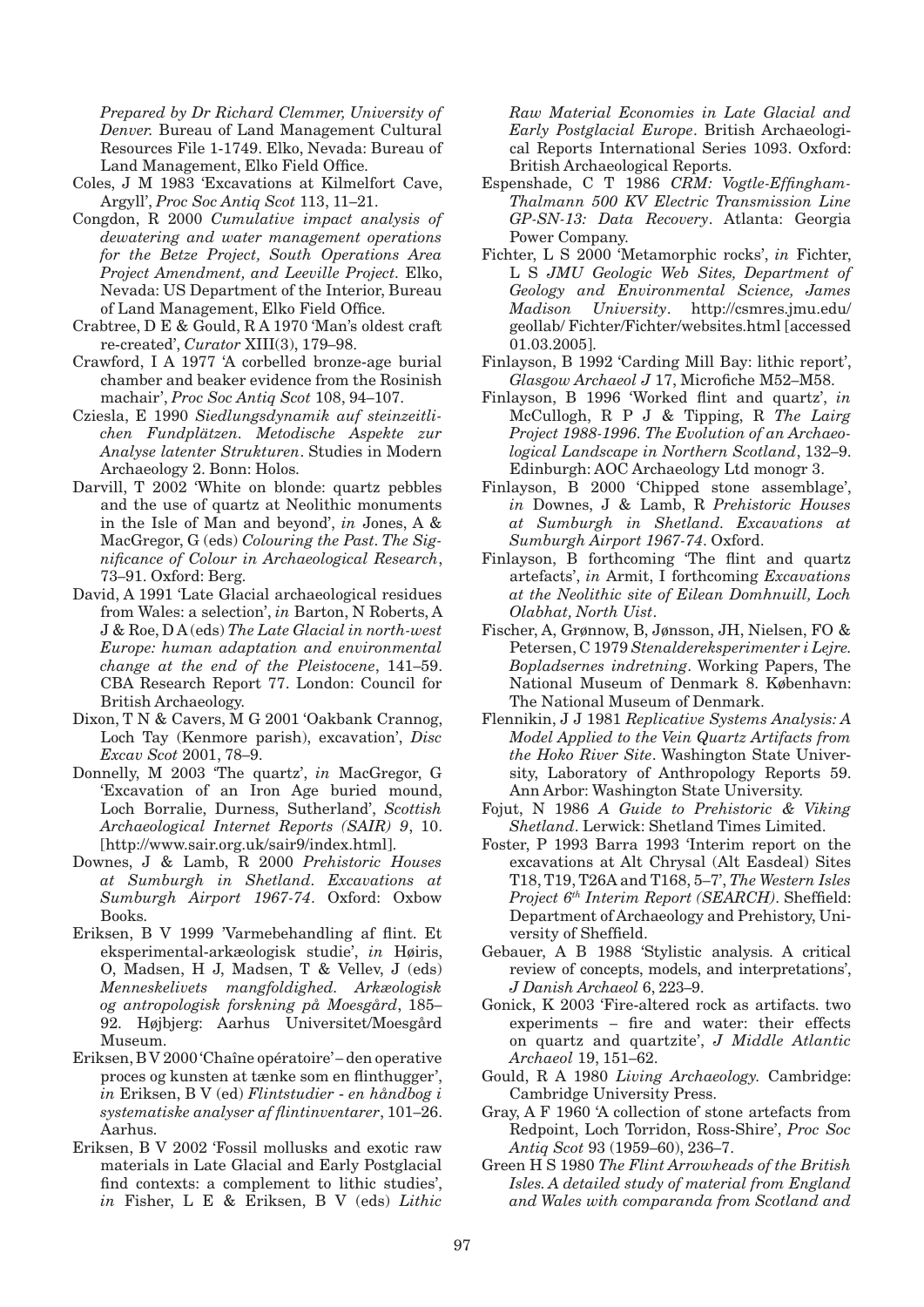*Ireland*. Part I–ii. Oxford (=Br Archaeol Rep, Br Ser 75).

- Greig, D C 1971 *The South of Scotland*. *British Regional Geology. 6*. Edinburgh: Natural Environment Research Council, Institute of Geological Sciences/Her Majesty's Stationery Office.
- Haggarty, A 1991 'Machrie Moor, Arran: recent excavations at two stone circles', *Proc Soc Antiq Scot* 121, 51–94.
- Halén, O 1994 *Sedentariness during the stone age of northern Sweden. In the light of the Alträsket site, c. 5000 B.C., and the comb-ware site Lillberget, c. 3900 B.C.: Sorce-critical problems of representativity in archaeology*. Acta Archaeologica Lundensia, Series in 4° 20. Lund: C.W.K. Gleerups Förlag.
- Hamilton, J R C 1956 *Excavations at Jarlshof, Shetland*. Ministry of Works, Archaeological Reports, I. Edinburgh.
- Hayden, B 1984 'Are Emic types relevant to archaeology?', *Ethnohistory* 31(2), 79–92.
- Hedges, J W 1986 'Bronze Age structures at Tougs, Burra Isle, Shetland', *Glasgow Archaeol J* 13, 1–43.
- Henshall, A 1956 'Appendix II: Pottery and stone implements from Ness of Gruting', *in* Calder, C S T 'Report on the discovery of numerous Stone Age house-sites in Shetland', *Proc Soc Antiq Scot* 89 (1955–56), 381–97.
- Henshall, A 1972 *The Chambered Tombs of Scotland, Vol 2*. Edinburgh: Edinburgh University Press.
- Higgs, E S & Vita-Finzi, C 1972 'Prehistoric economies: a territorial approach', *in* Higgs, E S (ed) *Papers in Economic Prehistory*, 27–36. Cambridge: Cambridge University Press.
- Hiscock, P 2001 *The Ancient Miners of Mount Isa*. http://artalpha.anu.edu.au/web/arc/resources/ papers/mi/ancientminers.htm [accessed 16.02.2005].
- Hodder, I 1979 'Economic and social stress and material culture patterning', *Am Antiquity* 44(3), 446–54.
- House, J H & Ballanger, D L 1976 *An Archaeological Survey of the Interstate 77 Route in the South Carolina Piedmont. Anthropological Studies 3*. Columbia: South Carolina Institute of Archaeology and Anthropology, The University of South Carolina.
- Howard, M & Howard, D 2000 *Rockhounding Arkansas. 1. Quartz.* http://rockhoundingar.com/ contents.html [accessed 21.05.2004].
- Jensen, Aa 1973 *Sten. Mineraler, Ædelsten, Bjergarter, Malme*. Copenhagem: G.E.C. Gads Forlag.
- Jeppesen, J 1984 Funktionsbestemmelse af flintredskaber. Slidsporsanalyse af skrabere fra Sarup. *Kuml* 1982/83, 31–60.
- Johnson, M forthcoming 'A Bronze Age cremation cemetery at Skilmafilly, Aberdeenshire, and other prehistoric sites. Excavations 2001', *Proc Soc Antiq Scot*.
- Johnstone, G S & Mykura, W 1989 *The Northern*

*Highlands of Scotland*. *British Regional Geology 2*. London: British Geological Survey/Her Majesty's Stationery Office.

- Jones, S forthcoming 'Towards an analysis system for quartz artifacts', *in* Abbott, L E Jr, Cantley, C E & Jones, S 'A re-evaluation of quartz and silicate raw material acquisition along the South Atlantic Slope: going beyond the economics of expediency', *South Atlantic Archaeol* 2001.
- Juel Jensen, H 1988 *Microdenticulates in the Danish Stone Age: A Functional Puzzle*. Oxford (=Br Archaeol Rep, Intl Ser 411), 231–52.
- Juel Jensen, H 1994 *Flint Tools and Plant Working. Hidden Traces of Stone Age Technology. A use wear study of some Danish Mesolithic and TRB implements*. Århus: Aarhus University Press.
- Keeley, L H 1982 'Hafting and retooling: effects of the archaeological record', *Am Antiquity* 47(4), 798–809.
- Kenworthy, J B 1981 *Excavation of a Mesolithic Settlement Site at Nethermills Farm, Crathes, near Banchory, Grampian, 1978-80; Interim Statement*. Unpublished report.
- Kinnunen, K A 1993 'Mineralogical methods applied to the study of Stone Age quartz quarries in Finland', *Fennoscandia archaeologica* X, 9–17.
- Knight, J 1991 Vein quartz', *Lithics* 12, 37–56.
- Knutsson, K 1978 'Skrapor och skrapning. Ett exempel på artefakt- och boplatsanalys', *TOR* XVII, 1975–77, 19–62.
- Knutsson, K 1988 *Making and Using Stone Tools. The Analysis of the Lithic Assemblages from Middle Neolithic Sites with Flint in Västerbotten, Northern Sweden*. Aun 11. Uppsala: Archaeological Studies, Uppsala University Institute of North European Archaeology.
- Kourimsky, J 1995 *The Illustrated Encyclopedia of Minerals & Rocks*. London: Sunburst Books.
- Lacaille, A D 1933 'Small implements of quartz from Ward Hill, Dunrossness, Shetland', *Proc Soc Antiq Scot* IX.1, 56–74.
- Lacaille, A D 1937 A stone industry, potsherds, and a bronze pin from Valtos, Uig, Lewis', *Proc Soc Antiq Scot* LXXI, 279–96.
- Lacaille, A D 1938 'Aspects of intentional fracture', *Trans Glasgow Archaeol Soc* IX.II, 313–41.
- Lacaille, A D 1944 'Unrecorded microliths from Tentsmuir, Deeside, and Culbin', *Proc Soc Antiq Scot* LXXVIII, 5–16.
- Lacaille, A D 1951 'A stone industry from Morar, Inverness-shire; Its Obanian (Mesolithic) and later affinities', *Archaeologia* 94, 103–39.
- Lacaille, A D 1954 *The Stone Age in Scotland*. London: Oxford University Press.
- Lebour, N 1914 'White quartz pebbles and their archaeological significance', *Trans Dumfriesshire & Galloway Nat Hist Antiq Soc* 1913–14, 121–34.
- Lehane, D 1986 'Attribute analysis [Tougs, Burra Isle, Shetland]', *Glasgow Archaeol J* 13, Microfiche M3–M8.
- Lemonnier, P 1976 'La Description des Chaînes Opéra-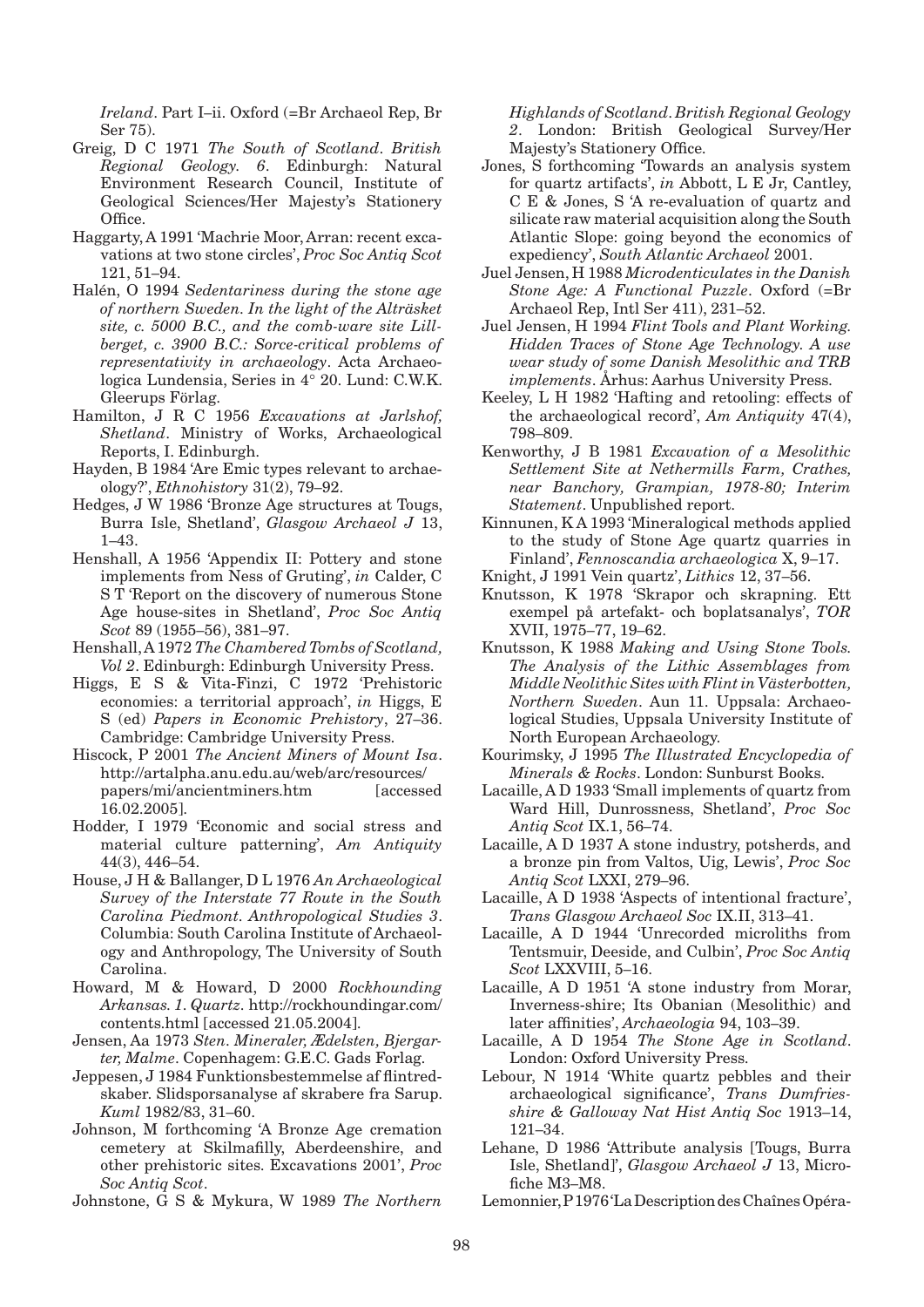toires: Contribution à l'Analyse des Systèmes Techniques', *Technique et Culture* 1, 100–51.

- Leroi-Gourhan, A 1965 *Le Geste et la Parole II. La Memoire et les Rythmes*. Paris: Albin Michel.
- Lindgren, C 1998 'Shapes of quartz and shapes of minds', *in* L Holm & K Knutsson (eds) *Third Flint Alternatives Conference at Uppsala*, 95– 103. Uppsala: Uppsala University, Department of Archaeology and Ancient History, Occasional Papers in Archaeology 16.
- Luedtke, B E 1992 *An Archaeologist's Guide to Chert and Flint*. Archaeological Research Tools 7. Los Angeles: Institute of Archaeology, University of California.
- Luho, V 1956 *Die Askola-Kultur. Die frühmesolitische Steinzeit in Finnland*. Finska Fornminnesförenings Tidskrift 57. Helsinki: Finska Fornminnesförening.
- McCullagh, R 1989 'Excavation at Newton, Islay', *Glasgow Archaeol J* 15, 23–51.
- McNiven, I 1994 'Technological organization and settlement in southwest Tasmania after the glacial maximum', *Antiquity* 68, 75–82.
- Marshall, D N 1978 'Excavations at Auchategan, Glendaruel, Argyll', *Proc Soc Antiq Scot* 109, 36–74.
- Marshall, G D 2000a 'The distribution of beach pebble flint in Western Scotland with reference to raw material use during the Mesolithic', *in* Mithen, S J (ed) *Hunter-Gatherer Landscape Archaeology: The Southern Hebrides Mesolithic Project 1988-98*, 75–7. Cambridge: McDonald Institute for Archaeological Research.
- Marshall, G D 2000b 'The distribution and character of flint beach pebbles on Islay as a source for Mesolithic chipped stone artefact production', *in* Mithen, S J (ed) *Hunter-Gatherer Landscape Archaeology: The Southern Hebrides Mesolithic Project 1988-98*, 79–90. Cambridge, McDonald Institute for Archaeological Research.
- Mercer, J 1968 'Stone tools from a washing-limit deposit of the highest Postglacial transgression, Lealt Bay, Isle of Jura', *Proc Soc Antiq Scot* 100 (1967–68), 1–46.
- Mercer, J 1970 'Flint tools from the present tidal zone, Lussa Bay, Isle of Jura, Argyll', *Proc Soc Antiq Scot* 102, 1–30.
- Mercer, J 1971 'A regression-time stoneworkers' camp, 33 ft OD, Lussa River, Isle of Jura', *Proc Soc Antiq Scot* 103, 1970–1, 1–32.
- Mercer, J 1972 'Microlithic and Bronze Age camps, 75–26ft OD, N Carn, Isle of Jura', *Proc Soc Antiq Scot* 104 (1971–2), 1–22.
- Mercer, J 1974 'Glenbatrick Waterhole, a microlithic site on the Isle of Jura', *Proc Soc Antiq Scot* 105, 9–32.
- Mercer, J 1980 'Lussa Wood 1: the Late-Glacial and Early Post-Glacial Occupation of Jura', *Proc Soc Antiq Scot* 110, 1–32.
- Mercer, J & Searight, S 1987 'Glengarrisdale: confirmation of Jura's third microlithic phase', *Proc Soc Antiq Scot* 116, 41–55.
- Mithen, S & Finlayson, B 2000 'Gleann Mor, Islay: test-pit survey and trial excavation', *in* SJ Mithen (ed) *Hunter-Gatherer Landscape Archaeology: The Southern Hebrides Mesolithic Project 1988-98*, 79–90. Cambridge, McDonald Institute for Archaeological Research.
- Moore, H & Wilson, G 1999 'Food for thought: a survey of burnt mounds of Shetland and Excavations at Tangwick', *Proc Soc Antiq Scot* 129, 203–37.
- Moore, H & Wilson, G 2003a *Cruester Burnt Mound, Bressay, Shetland: Data Structure Report*. Unpublished report.
- Moore, H & Wilson, G 2003b *Excavations at Burland, Trondra, Shetland: Data Structure Report*. Unpublished report.
- Moore, H & Wilson, G forthcoming a *The Bayanne Project, Shetland*. Shetland Amenity Trust Monograph. Lerwick: Shetland Amenity Trust.
- Moore, H & Wilson, G forthcoming b 'Burland, Trondra, Shetland', *Proc Soc Antiq Scot.*
- Moore, H & Wilson, G forthcoming c 'Cruester, Bressay, Shetland', *Proc Soc Antiq Scot.*
- Morrison, A 1986 'The northward march of Palaeolithic Man in Britain. An Appreciation of Armand Donald Lacaille', *in* Pollard, T & Morrison, A (eds) *The Early Prehistory of Scotland*. Edinburgh: Edinburgh University Press.
- Morrow, C A & Jeffries, R W 1989 'Trade or embedded procurement? A test case from southern Illinois', *in* Torrence, R (ed) *Time, Energy and Stone Tools*, 27–33. Cambridge: Cambridge University Press.
- Murphy, E & Simpson, D 2003 'Neolithic Northton: a review of the evidence', *in* Armit, I, Murphy, E, Nelis, A & Simpson, D (eds) *Neolithic Settlement in Ireland and Western Britain*. Oxford: Oxbow Books.
- Mykura, W 1976 *Orkney and Shetland*. *British Regional Geology 1*. Edinburgh: Natural Environment Research Council, Institute of Geological Sciences/Her Majesty's Stationery Office.
- Neighbour, T 2005 'Excavation of a Bronze Age Kerbed cairn at Olcote, near Calanais, Isle of Lewis', *Scottish Archaeological Internet Reports (SAIR) 13.*
- Ness, J & Ward, T 2001 *Pitchstone Seminar held Saturday 30 September 2000. Unpublished report*. Biggar: Biggar Museum Trust.
- Neumann, H 1985 *Norges Mineraler*. NGU Skrifter 68. Oslo: Norges geologiske undersøkelse.
- O'Kelly, M J 1982 *Newgrange. Archaeology, Art and Legend*. London: Thames and Hudson.
- Owen, O & Lowe, C (eds) 1999 *Kebister. The-Four-Thousand-Year-Old Story of One Shetland Township*. Edinburgh: Society of Antiqities of Scotland.
- Pannett, A 2002 *Excavations of a Mesolithic Site at Oliclett, Caithness.* Cardiff Studies in Archaeology, Specialist Report 22. Cardiff: Cardiff University.
- Paterson, H M & Lacaille, A D 1936 'Banchory microliths', *Proc Soc Antiq Scot* 70, 419–34.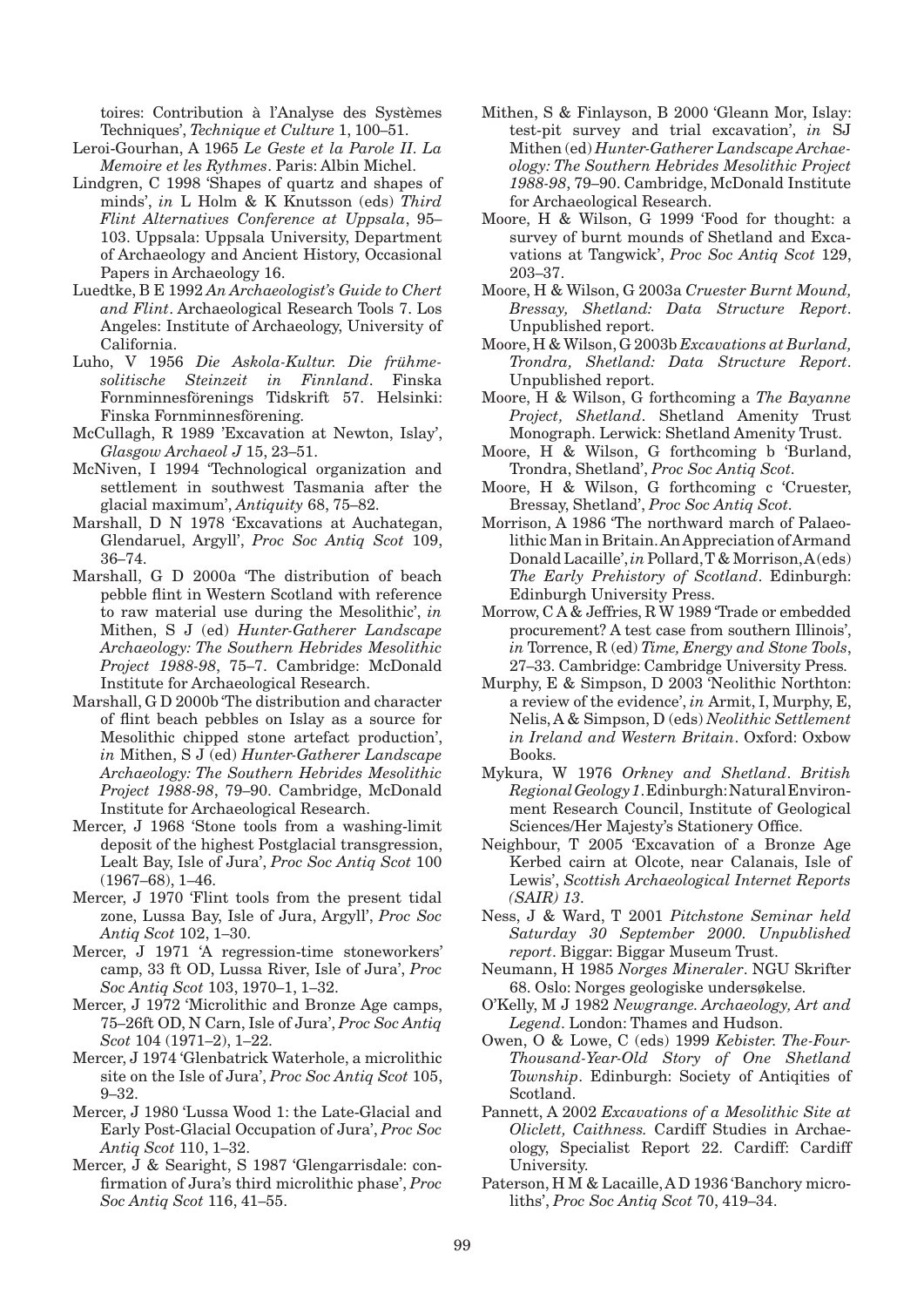- Pellant, C 1992 *Rocks and Minerals. The Visual Guide to Over 500 Rock and Mineral Specimens from Around the World*. Eyewitness Handbooks. London: Dorling Kindersley.
- Pigeot, N 1990 'Technical and social actors. Flintknapping specialists and apprentices at Magdalenian Etiolles', *Archaeol Rev Camb* 9.1, 126–41.
- Pitts, M B 1999 'Quartz mounds: a preliminary assessment', *in* Davey, P J (ed) *Recent Archaeological Research on the Isle of Man*. Oxford (=Br Archaeol Rep, Br Ser 278), 63–73.
- Powell, B W 1965 'An aboriginal quartz quarry at Samp Mortar Reservoir, Fairfield, Connecticut', *Bull Archaeol Soc New Jersey* 22 [http://www. bwpowell. com/archaeology/sampmortar/mortar. html].
- Price, T D, Chappell, S & Ives, D 1982 'Thermal alteration in Mesolithic assemblages', *Proc Prehistoric Soc* 48, 467–85.
- Rankama, T 2002 'Analyses of the quartz assemblages of Houses 34 and 35 at Kauvonkangas in Tervola', *in* Ranta, H (ed) *Huts and Houses. Stone Age and Early Metal Age Buildings in Finland*, 79–108. Helsinki: National Board of Antiquities.
- Rankama, T 2003 'Quartz analyses of Stone Age house sites in Tervola, southern Finnish Lapland', *in* Samuelsson, C & Ytterberg, N (eds) *Uniting Sea. Stone Age Societies in the Baltic Sea Region. Proceedings from the First Uniting Sea Workshop at Uppsala University, Sweden, January 26-27, 2002*. Occasional Papers in Archaeology 33, 204–24. Uppsala: Uppsala University.
- RCAHMS 1946 *Twelfth Report with and Inventory of the Ancient Monumenets of Orkney and Shetland*. 1–3. Edinburgh: RCAHMS.
- Renfrew, C 1977 'Alternative models for exchange and spatial distribution', *in* Earle, T K & Ericson, J E (eds) *Exchange Systems in Prehistory*. *Studies in Archaeology*, 71–90. New York: Academic Press.
- Renfrew, C & Bahn, P 1996 *Archaeology. Theory, Methods and Practice*. London: Thames & Hudson.
- Russell, M 2000 *Flint Mines in Neolithic Britain*. Stroud: Tempus.
- Sahlins, M 1972 *Stone Age Economics*. Chicago: Aldine.
- Sassaman, K E, Hanson, G T & Charles, T 1988 'Raw material procurement and the reduction of hunter–gatherer range in the Savannah River Valley', *Southeastern Archaeology* 7(2), 79–94.
- Saville, A 1994 'Exploitation of lithic resources for stone tools in earlier prehistoric Scotland', *in*  Ashton, N & David, A (eds) *Stories in Stone*, 57–70. Lithic Studies Society, Occasional Paper 4. London.
- Saville, A 1995 'GB 20 Den of Boddam near Peterhead, Grampian Region, Scotland. GB 21

Skelmuir Hill, Grampian Region, Scotland. Prehistoric exploitation of flint from the Buchan Ridge Gravels, Grampian region, north-east Scotland', *Archaeologia Polona* 33, 353–68.

- Saville, A 2003a 'Indications of regionalisation in Mesolithic Scotland', *in* Larsson, L, Kindgren, H, Knutsson, K, Loeffler, D & Åkerlund, A (eds) *Mesolithic on the Move. Papers presented at the Sixth International Conference on the Mesolithic in Europe, Stockholm 2000,* 230–8. Oxford: Oxbow Books.
- Saville, A 2003b 'Lithic resource exploitation for artefacts in prehistoric and Early Historic Scotland', *in* Stöllner, T, Körlin, G, Steffens, G & Cierny, J (eds) *Man and Mining - Mensch und Bergbau. Studies in honour of Gerd Weisgerber on occasion of his 65th birthday*, 405–13. Bochum.
- Saville, A 2005 'Prehistoric quarrying of a secondary flint source: evidence from North-East Scotland', *in* Topping, P & Lynott, M (eds) *The Cultural Landscape of Prehistoric Mines,* 1–13. Oxford: Oxbow Books.
- Saville, A & Ballin, T B forthcoming 'Re-examination of the lithic assemblage from Kilmelfort Cave, Argyll', *Proc Soc Antiq Scot*.
- Saville, A & Miket, R 1994 'An Corran, Staffin, Skye (Kilmuir parish), rock-shelter', *Disc Excav Scot* 1994, 40–1.
- Schwabedissen, H 1954 *Die Federmesser-Gruppen des nordwesteuropäischen Flachlandes. Zur Ausbreitung des Spät-Magdalénien*. Neumünster: Karl Wachholtz Verlag.
- Sharples, N 1983a *Dalmore, Isle of Lewis 1983. Report* (unpublished)*.*
- Sharples, N 1983b *Dalmore, Isle of Lewis 1983. Stratigraphical report* (unpublished)*.*
- Sharples, N forthcoming *Dalmore, Isle of Lewis, Western Isles*.
- Shepherd, I A 1976 'Preliminary results from the Beaker settlement at Rosinish, Benbecula', *in* Burgess, C & Miket, R (eds) *Settlement and Economy in the Third and Second Millenia bc. Papers delivered at a conference organised by the Department of Adult Education, University of Newcastle upon Tyne, January 1976*, 209–16. Oxford (=Br Archaeol Rep, Br Ser 33).
- Shepherd, I A & Tuckwell, A N 1974 'Benbecula, Rosinish', *Disc Excav Scot* 1974, 38–9.
- Shepherd, I A & Tuckwell, A N 1975 'Benbecula, Rosinish', *Disc Excav Scot* 1975, 50.
- Shepherd, I A & Tuckwell, A N 1976 'Benbecula, Rosinish', *Disc Excav Scot* 1976, 35–6.
- Shepherd, I A & Tuckwell, A N 1977a 'Benbecula, Rosinish: Beaker settlement', *Disc Excav Scot* 1977, 18.
- Shepherd, I A G & Tuckwell, A N 1977b 'Traces of beaker-period cultivation at Rosinish, Benbecula', *Proc Soc Antiq Scot* 108, 108–13.
- Shepherd, I & Shepherd, A forthcoming *Rosinish, Benbecula, Western Isles*.
- Siiriäinen, A 1974 'Quartz, chert and obsidian. A